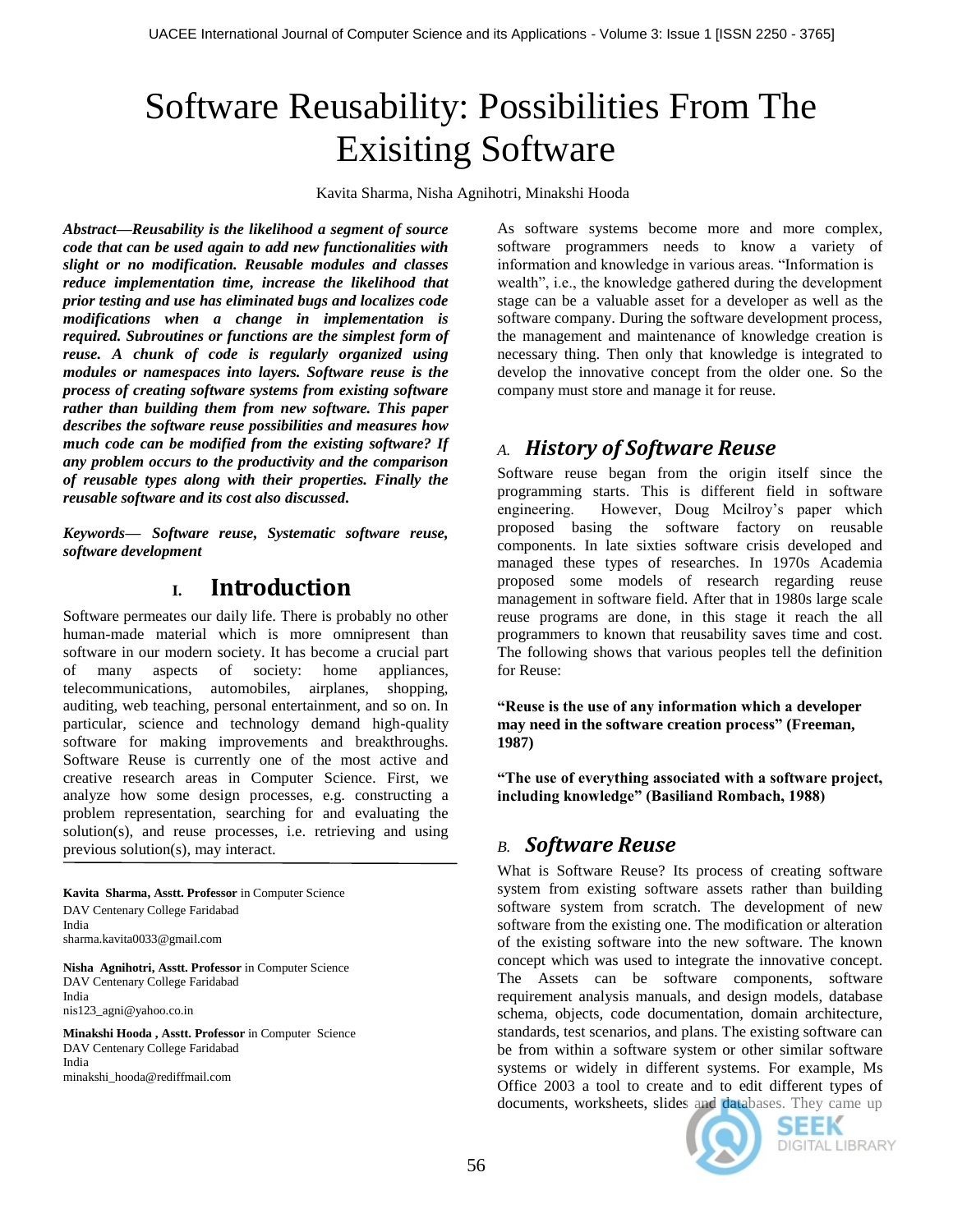with the Ms Office 2007 which is the latest version of it. Just like this there are so many examples we can consider as a Software Reuse. It is hard to develop the software that achieves Reliability, Portability, Extensibility, Flexibility, predictability and Efficiency and very hard to developing systematically high quality reusable software components and framework. Those Reusable workings and frameworks are naturally summary, which makes it hard to engineer their we use Software Reuse? The Proper Reuse of software process leads to increase the quality of product, increases the reliability, productivity improvement, and reduces time to market, reduce the cost of developing the product. It's not a myth. In short, the development of a reuse process and repository produces a base of knowledge that minimizing the amount of development work required for future projects, improves in quality after every reuse and ultimately reducing the risk of new projects that are based on repository knowledge.





The above figure shows an organizational framework the divides project's reuse packaging activities from the projectspecific activities, which process models support the each activity. The framework defines two separate organizations: a project concern and an experience factory. The project concern develops the product which was get source from the packaged experience from prior and current developments. In turns, the project offers its own experiences to other projects. i.e., this developed project can act as existing source for another new project. The experience factory stores the current aspects as well as the existing packaging for use it again.

- 40% to 60% of code is reusable
- 60% of design and code are reusable in
- business application
- 75% of program functions are common
- 15% of the code is unique
- 15% to 85% -rates of actual and
- Potential reuse

#### *C. Generation Vs. Composition*

| TABLE1. GENERATION VS COMPOSITION |  |
|-----------------------------------|--|
|                                   |  |

| <b>Reuse Techniques</b>        | Composition                               | <b>Generation</b>                                |  |
|--------------------------------|-------------------------------------------|--------------------------------------------------|--|
|                                |                                           |                                                  |  |
| <b>Reused component</b>        | <b>Building Blocks</b>                    | Patterns                                         |  |
| Nature of<br>component passive | Atomic and<br>immutable                   | Diffuse and<br>malleable, active                 |  |
| <b>Emphasis</b>                | Composition<br>Principles<br>Generators   | Language-based<br>Generators                     |  |
| <b>Examples</b>                | Function/class<br>Libraries, Unix filters | 4th generation<br>Languages<br>Parser generators |  |

The above Table inform us that the difference between the composition and generation under the reusing techniques such as Reuse component, Nature of the component, Emphasis, and their corresponding examples.

## *D. Framework for reuse and flexibility (Object oriented)*

OOPs are the new concept of programming parallel to Procedure oriented programming. It was introduced in late 80's.It considers the programming simulated to real world objects. It helps in programming approach in order to built robust user and limit friendly and efficient software and provides the efficient way to maintain real world software. Overall, three essential concepts comprise object technology: information hiding, inheritance/polymorphism and dynamic binding. These concepts are combined and create new techniques of object technology. Moreover the object-based and object-oriented programs are not automatically modified. The programmer should modify them for create the new concept. The coupling of components1 often manifests in the source code. Figure 2 schematically outlines the problem. If the right hand component should work with another component, its source code has to be changed.